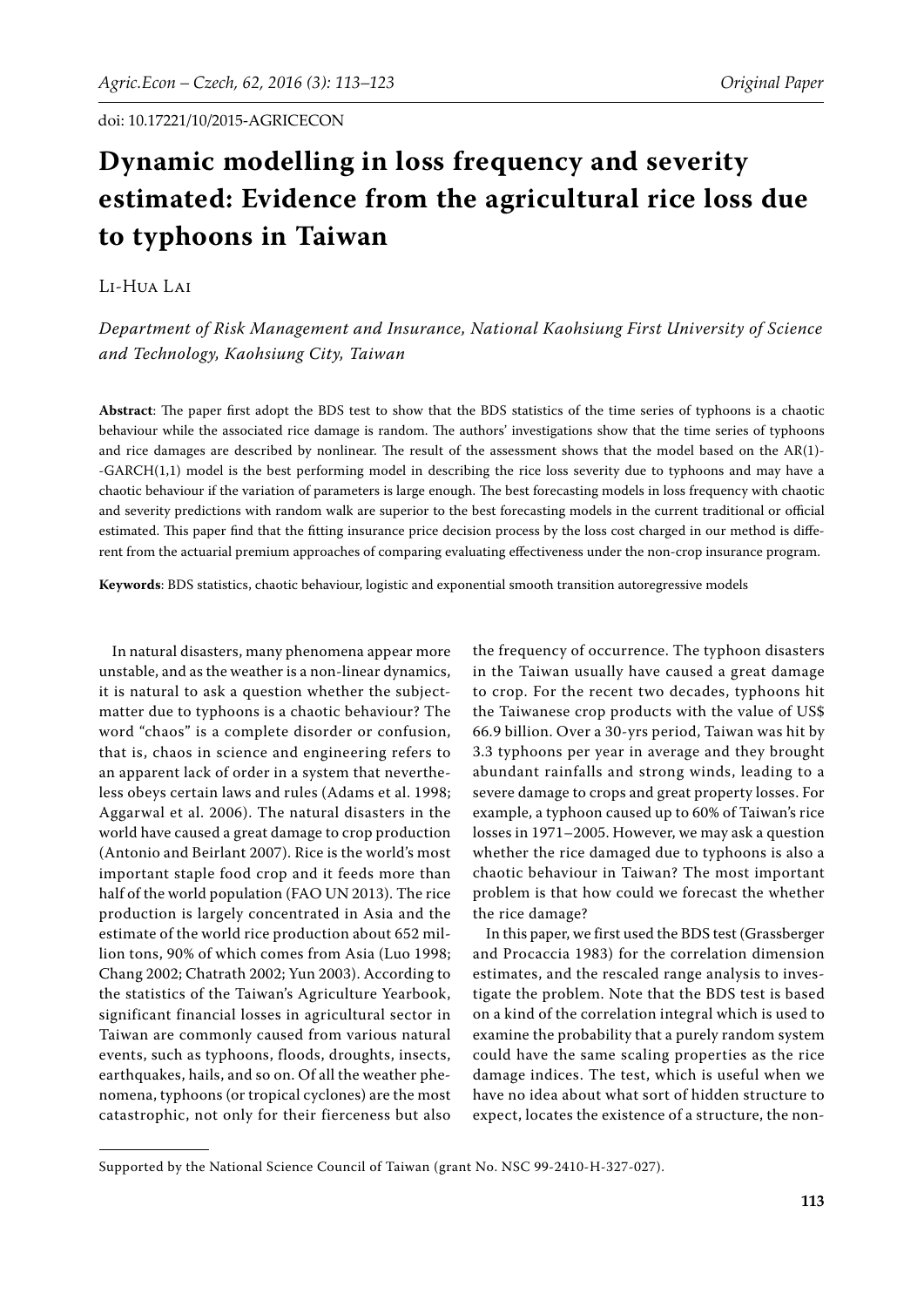linearity and the hidden patterns, which potentially renders the series susceptible to forecasting. We also calculate the Grassberger-Procaccia correlation dimension (CD) and the Foulkes' statistical correlation dimension (SCD) which, contrast to other statistics, calculate distances for all pairs of data points and could be applied to test the nonlinearity in stochastic processes (Hurst 1951,1957; Kim 2003). Finally, we use the rescaled range (R/S) method of nonlinear analysis to study the correlation properties in our data sets, in which we evaluate of the Hurst scaling exponent (Lai 2010). In this paper, we use the thirty-six years data of the rice damaged due to typhoons in Taiwan to investigate the problems. In the second part of this paper, we investigate the problem whether the typhoon frequencies and rice damages due to typhoons could be described by the nonlinear smooth transition autoregressive (STAR) models of Terasvirta (LeBaron 1996). We will try to use the logistic and exponential smooth transition autoregressive (LSTAR/ESTAR) and the AR(*m*)-  $GARCH(p,q)$  models to describe the data. It is employed to test for the existence of nonlinearities in damages due to typhoons and to identify the nature of those dynamics. We first determine the optimal lag length by the Akaike Information Criterion (AIC) and the Schwarz Information Criterion (SIC). We use the *F*-test statistic to determine the delay parameter in the STAR model. After determining the delay parameter therein, we attempt to make a choice between the LSTAR and ESTAR models which investigates the time series of typhoons described by the LSTAR or ESTAR while the associated rice damage is described by the linear or nonlinear model. This is consistent with the chaotic analysis that the rice damage shows a random behaviour while the time series of typhoons show a chaotic dynamics. In the relatives case, in addition to the nonlinear models that allow obtaining consistent estimators, we rethink that the chaotic dynamic information derived from the heuristic approach might be still useful and should not be disregarded on the natural disasters. In this paper, we also analyse the extended ARMA and AR-GARCH models to include the price of rice impact loss severity, and fitting the linear/nonlinear model on the loss frequency to estimate the loss cost.

The objective of this paper is to present and provide a new ideal and an empirical methodology for evaluating the agricultural loss due to the typhoon chaotic behaviour in an insurance pricing effectiveness framework for the actual analysis.

#### doi: 10.17221/10/2015-AGRICECON

# **MATERIAL AND METHODS**

## **Random and chaos model**

The BDS statistics is a statistics quantity, the evaluation of which may be considered to be a test again a null hypothesis that a sequence of numbers is i.i.d (Dickey and Fuller 1979, 1981). The BDS statistics is defined as

$$
W_{m,n} = \sqrt{n-m+1} \frac{C_{m,n}(e) - C_{1,n}(e)^m}{\sigma_{m,n}(e)}
$$
(1)

Here, *n* is the same size, *m* is the embedding dimension and  $C_{m,n}(e)$  is defined as

$$
C_{m,n}(e) = \frac{2}{(n-m+1)(n-m)} \sum_{s=m}^{n} \sum_{t=s+1}^{n} \prod_{j=0}^{m-1} I_0(X_{s-j}, X_{t-j})
$$
 (2)

where  $I_e(X_{s-j}, X_{t-j}) = 1$  if  $|X_{s-j}, X_{t-j}| < e$ , otherwise it is zero. *e* is a parameter specifying the quantity which is proportional to the standard variation of the date sequence. The sequence is represented by the data set. Note that the time-adjusted monetary value of losses should be adequate for the validation of Equation (3) from the government reported.

$$
X = \frac{X^0}{I} \times 100\tag{3}
$$

where:

 $X =$ adjusted rice loss

 $X^0$  = unadjusted rice loss

 $I =$  agricultural Income price index (crops type)

The estimator  $\sigma_{m,n}$  is defined as

$$
\sigma_{m,n} = 4 \left[ k^m + (m-1)^2 C^{2m} - m^2 k C^{2m-2} + 2 \sum_{j=1}^{m-1} \right] \tag{4}
$$

Where  $C = C_{1,n}(e)$  and

$$
k = \frac{6}{n(n-1)(n-2)} \sum_{t=1}^{n} \sum_{s=t+1}^{n} \sum_{r=s+1}^{n} h_e(X_r, X_s X_r)
$$
(5)

$$
h_e(i, j, k) = \frac{1}{3} \Big[ I_e(i, j) I_e(j, k) + I_e(i, k) I_e(k, j) +
$$
  
+ 
$$
I_e(i, k) I_e(k, j) +
$$
 (6)

The estimator  $\sigma_{m,n}$  is derived by Brock, Dechert and Scheinkman (1987). They showed that in the limit that  $n \to \infty$ 

$$
W_{m,n} \to N(0,1) \tag{7}
$$

in which *N*(0,1) is a normal distribution with a mean of zero and the standard derivation of one for any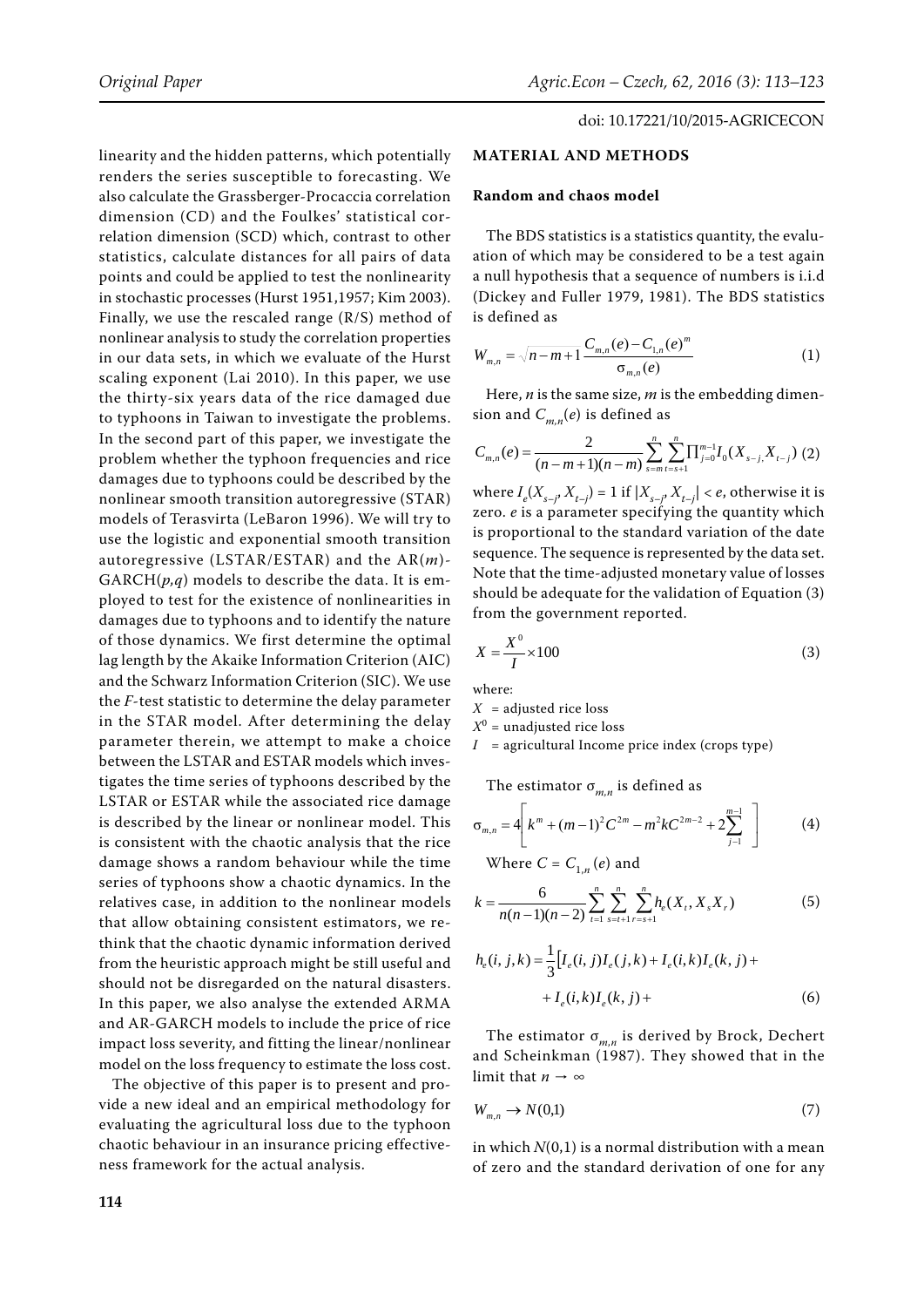embedding dimension *m*. Therefore, from the calculated value of the BDS statistics  $W_{m,n}$  we can, from the probability associated with a normal distribution, find the change that the sequence of the numbers could be produced by an i.i.d process.

#### **Correlation dimension estimates**

The correlation dimension defined by Grassberger Procaccia is given by

$$
CD(m, n) = Log[C_{m,n}]/Log[e]
$$
 (8)

and the statistical correlation dimension (SCD) defined by Foulkes is given by

$$
SCD(m,n) = Log[C_{m,n}](m, C_{1,n})
$$
\n(9)

in which  $C_{m,n}$  is defined in (2). *e* is the standard derivation of the data sets.

#### **Rescaled range analysis**

In this section, we will use the rescaled range  $(R/S)$ method of the nonlinear analysis to study the correlation properties in our data sets. The method is related to the evaluation of the Hurst scaling exponent, *H*. Different values of the Hurst exponents correspond to different correlation properties. For the sequence represented by the data set  $X(i)$ ,  $i = 1, ..., n$ , we calculate the running average *X*(*i*) and the accumulated deviations from the average *X*(*l*, *i*)

$$
\overline{X}(i) = \frac{1}{i} \sum_{k=1}^{i} X(k)
$$
\n(10)

$$
X(l,i) = \sum_{k=1}^{l} [X(k) - \overline{X}(i)]
$$
\n(11)

The quantity called the range *R*(*i*) of *X*(*l*, *i*) and the standard deviation *S*(*n*) are defined as follows:

$$
R(i) = Max_{1 \leq l \leq i} X(l, i) - Min_{1 \leq l \leq i} X(l, i)
$$
 (12)

$$
S(i) = \sqrt{\frac{1}{i} \sum_{k=1}^{i} (X(k) - \overline{X}(i))^2}
$$
 (13)

The "rescaled range" is defined as a ratio between *R* and *S*, is *R*/*S*. The power law scaling according to Hurst is defined by

$$
R(i)/S(i) \sim i^H \tag{14}
$$

where *H* is the Hurst exponent. Note that a signal represents white noise (uncorrelated signal) then  $H = 0.5$ . The long-range correlations (memory) are in the chaotic system if  $H > 0.5$ . In practice, the scaling exponent *H* is evaluated from the  $Log[R(i)/S(i)]$ vs. *Log*(*i*) plot using the least square fit procedure.

#### **Smooth transition autoregressive model**

In this paper, we also try to use the logistic (LSTAR) and exponential (ESTAR) autoregressive model to describe the data. We first describe the model and then describe the method of how to fix the parameter in the model.

#### **LSTAR and ESTAR models**

The smooth transition autoregressive (STAR) model for the time series of data is defined as follows:

$$
x_{t} = (\pi_{10} + \pi_{1}' \mathbf{X}_{t}) + (\pi_{20} + \pi_{2}' \mathbf{X}_{t}) F(x) + u_{t}
$$
\n(15)

where  $u_t \sim \text{nid}(0, \sigma^2)$ ,  $\pi'_j = (\pi_{j1}, ..., \pi_{jp})'$  are  $(p + 1)$ parameter vectors, and

$$
x_t = (x_1, \dots, x_{t-p})' \tag{16}
$$

is the vector of consisting of an intercept and the first *p*lags of  $x_t$ .  $F(x)$  is the transition function. The two specifications generally considered are the logistic function,

$$
F_L(x) = [1 + \exp(-\gamma_L(X_{t-d} - c_L))]^{-1}
$$
\n(17)

and the exponential function

$$
F_E(x) = [1 - \exp(-\gamma_E (X_{t-d} - c_E)^2)]
$$
\n(18)

where  $\gamma_L$  and  $\gamma_E$  are transition parameters,  $c_L$  and  $c_E$ are the threshold values (location parameters). The *d* is the threshold lag (delay parameter). Equation (15) with the transition functions in Equations (17) and (18) yields the logistic STAR (LSTAR) and the exponential STAR (ESTAR) models, respectively.

## **Specification, estimation, and evaluation of models**

The specification, estimation, and evaluation of the STAR models in this paper follow the procedures suggested and can be outlined as follows:

The maximum value of the lag *p* has to be determined from the data. The process  $x_t$  is referred to as an AR process of order *p*, AR (*p*), which can be written as

$$
x_{t} = \beta_{0} + \sum_{i=1}^{p} \beta_{1i} x_{t-1} + \varepsilon_{t}
$$
 (19)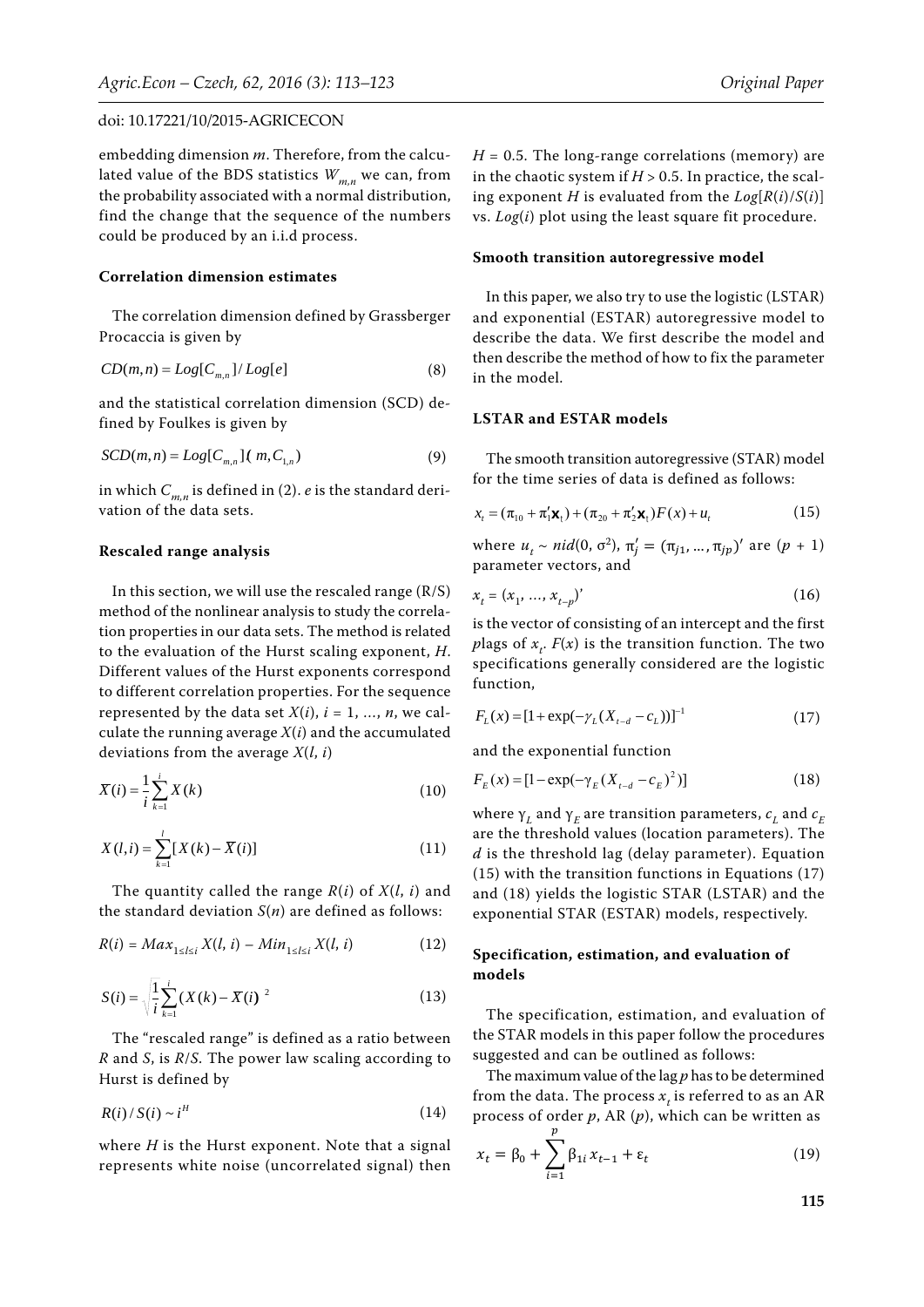and the AR (1) process can be simply written as

$$
x_t = \beta_0 + \beta_1 x_{t-1} + \varepsilon_t \tag{20}
$$

For a stationary AR (*p*) process, the autocorrelation function is non-zero at all lags and should converge to zero geometrically. On the other hand, the partial autocorrelation function of an AR (*p*) process should cut to zero for all lags greater than *p*.

In order to make inferences on the time series, they must be stationary. However, most of the naturaldisasters-loss-time series do not satisfy the requirement of stationarity, so that they have to be converted to stationary processes before modelling. Many test statistics have been developed to check whether the series contains the unit root or not. The most popular of them are the augmented Dickey-Fuller (ADF) test (1979, 1981) and the Phillips-Perron (PP) test (1988). Dickey and Fuller consider three different equations that can be used to test:

In the ADF test, we have to specify whether to include a constant, a constant and linear trend, or neither in the test regression,

$$
\Delta x_t = rx_{t-1} + \sum_{j=1}^{p-1} \delta_j \Delta x_{t-j} + \varepsilon_t
$$
 (None) (21)

$$
\Delta x_t = c + rx_{t-1} + \sum_{j=1}^{p-1} \delta_j \Delta x_{t-j} + \varepsilon_t \qquad \text{(Intercept)} \quad (22)
$$

$$
\Delta x_t = c + \omega t + rx_{t-1} + \sum_{j=1}^{p-1} \delta_j \Delta x_{t-j} + \varepsilon_t
$$

(Trend and Intercept) (23)

$$
H_0: r = 0 \text{ vs } H_1: r < 0 \tag{24}
$$

With the ADF test, there is the problem of selection of the lag length. The first equation written above is a pure random walk model, the second equation adds an intercept or drift term, and the last one includes both a drift and a linear time trend so that it is possible to test whether the trend that the series exhibits is deterministic or stochastic. In all of the above equations,  $H_0$ :  $r = 0$  is tested. If the null hypothesis is rejected, the sequence does not contain a unit root. The estimation technique is the Ordinary Least Squares (OLS). The calculated test statistic is compared by the critical values reported in the ADF tables. The AIC and SIC are used often but they have been found to select a low value of the lag length.

Phillips and Perron proposed a nonparametric method of controlling for the higher-order serial

correlation in a series. The test regression for the PP test is the AR

$$
x_t = c + \rho x_{t-1} + \varepsilon_t \tag{25}
$$

while the ADF test corrects for the higher order serial correlation by adding lagged differenced terms on the right-hand side, the PP test makes a correction to the *t*-statistic of their *r* coefficient from the AR(1) regression to account for the serial correlation in  $\varepsilon_{t^{\star}}$ Alternatively, the structure of the AR process can be determined by using the model selection criteria. The most famous ones are the Akaike Information Criterion (AIC) and Schwartz Information Criterion (SIC):

AIC =  $T \ln(\text{residual sum of squares}) + 2n$  (26)

 $SIC = T ln(residual sum of squares) + n ln(T)$  (27)

where *T* is the number of usable observations, and *n* is the number of parameters to be estimated. In practice, several AR models are estimated, and the one with the smallest AIC or SIC is selected as the best model.

If linearity is rejected for more than one value of *d*, we choose the one for which the *p*-value of the test is the lowest. Testing the null hypothesis  $H_0$ :  $\gamma = 0$ in (37) with either (39) or (40), assuming that  $x_{t-d}$  is stationary and eroded under  $H_0$ , is a non-standard testing problem since (37) is only identified under the alternative  $H_0$ :  $\gamma \neq 0$ . To solve the problem, Terasvirta (1994) followed the Davies' procedure, where an auxiliary regression with the unidentified values kept fixed in which transition function in (37) is replaced by its third-order Taylor approximation, to derive a Lagrange multiplier-type test that has an asymptotic  $\chi^2$ -distribution. Therefore, the problem is solved by estimating the auxiliary regression as

$$
\hat{e}_t = \beta_0 + \sum_{i=1}^p \beta_{1i} x_{t-i} + \sum_{i=1}^p \beta_{2i} x_{t-i} x_{t-d} +
$$
  
+ 
$$
\sum_{i=1}^p \beta_{2i} x_{t-i} x_{t-d}^2 + \sum_{i=1}^p \beta_{3i} x_{t-i} x_{t-d}^3 +
$$
  
+ 
$$
\sum_{i=1}^p \beta_{4i} x_{t-i} x_{t-d}^3 + v_t
$$
 (28)

where  $\hat{e}^{\phantom{\dag}}_t$  are the residuals of the linear model, and then testing the null hypothesis  $H_0: \beta_{2i} = \beta_{3i} = \beta_{4i} = 0$ ,  $i = 1, ..., p$ , against the alternative that is not valid. In practice, the Lagrange multiplier-type test of linearity is replaced by the *F*-test in order to improve the size and power of the test. Equation (28) is estimated across a range of values for *d* and  $d \in D = \{1, 2, ..., d_{\text{max}}\}.$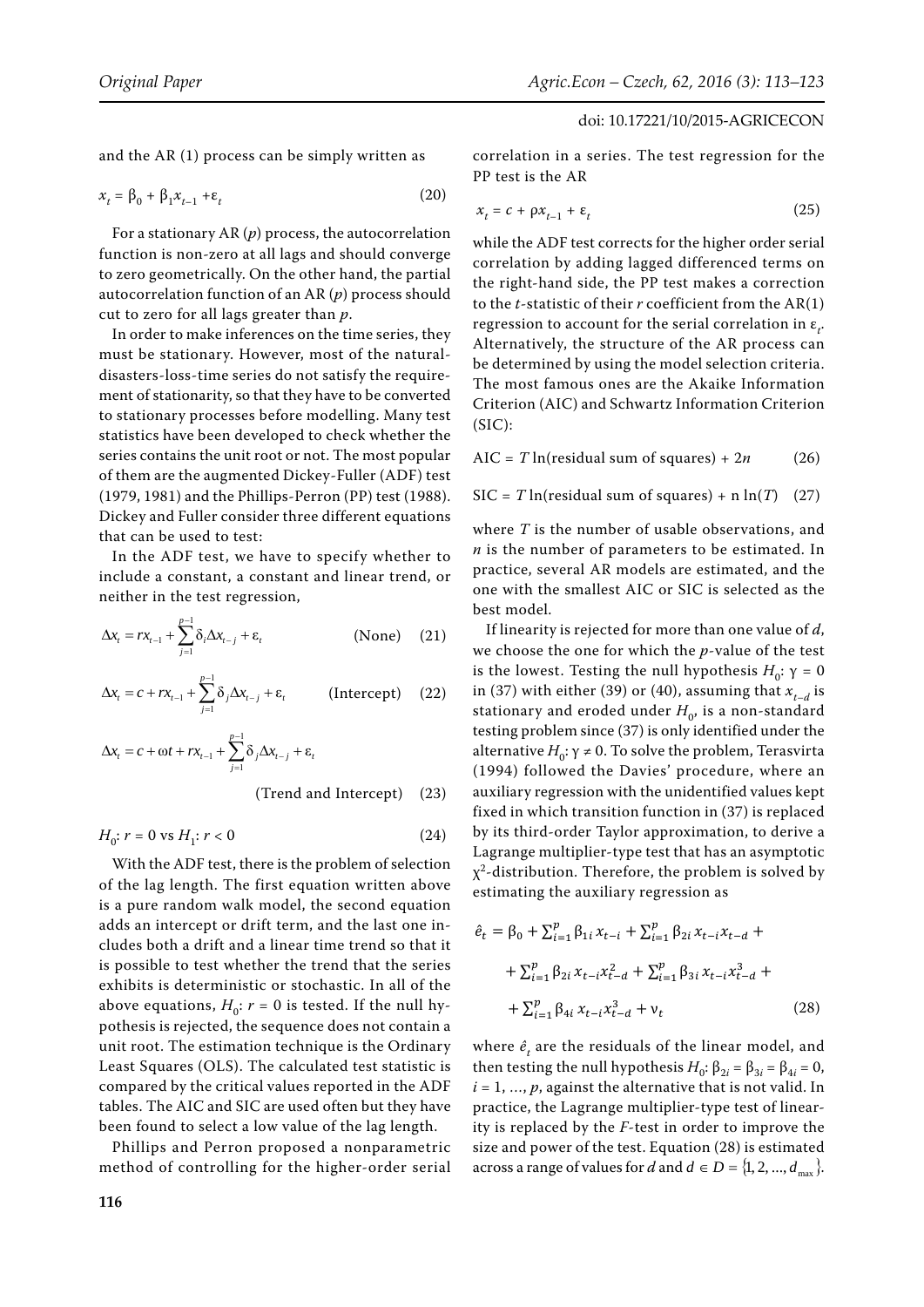When the delay parameter *d* is known, then the linearity test is identical to testing the joint restriction that all nonlinear terms are zero as in the following null hypothesis.

Considering the value of *d* as given and using a sequence of tests nested in (28) to choose between the ESTAR and LSTAR models. Such a sequence is:

$$
H_{04}: \beta_{4i} = 0 \tag{29}
$$

$$
H_{03}: \beta_{3i} = 0 | \beta_{4i} = 0
$$
 (30)

$$
H_{02}: \beta_{2i} = 0 | \beta_{3i} = \beta_{4i} = 0
$$
 (31)

It is based on the relationship between the parameters in (28) and (15) with either (16) or (17). We use the *H* version of this test following the above processes. If  $H_{04}$  is not rejected but  $H_{03}$  is rejected, we would adopt the ESTAR model. If both  $H_{04}$  and  $H_{03}$  are not rejected but  $H_{02}$  is rejected, then we select the LSTAR model. If the *p*-value of the test of  $H_{03}$  is the smallest of the test in the model selection sequence (the *p*-value of the test of  $H_{04}$ ,  $H_{03}$ ,  $H_{02}$ ), select an ESTAR; if not, we choose a LSTAR model.

The estimation of linear and STAR models starts with including all lags from 1 to *p*, and the insignificant ones are dropped through the estimation procedure to conserve the degrees of freedom. The estimation of STAR models is carried out using the nonlinear least squares.

## **AR(***m***)-GARCH(***p, q***) MODEL**

In this paper, we investigate the rice loss over time into AR(*m*)-GARCH(*p, q*) model which the nonlinear models allow for the shocks to fluctuation. A typical AR(*m*)-GARCH(*p, q*) model is one of the existing methods to estimate the loss severity for forecasting. This approach utilizes two models: one for the conditional mean specification  $(\mu_t$  or  $x_t^s$ ) and the other for the conditional variance specification  $(h_t)$  of the loss severity error series. The mean equation can be defined from the class of models under the AutoRegressive Moving Average (example: AR(*m*)), while the variance specification, usually follows the generalized AutoRegressive Conditional Heteroskedasticity (GARCH(*p, q*)) model. The major model utilized in this paper is the AR(*m* )-GARCH(*p, q*) model as follows:

The AR(*m*)-GARCH(*p, q*) model to be estimated:

$$
x_t^S = c_0 + \sum_{i=1}^m c_i x_{t-i} + e_t
$$
 (32)

where 
$$
e_t = h_t \varepsilon_t
$$
 (33)

and the conditional variance of  $x_i^s$  is  $GARCH(p, q)$ 

$$
h_{t} = \alpha_{0} + \sum_{j=1}^{p} \alpha_{j} e_{t-j}^{2} + \sum_{k=1}^{q} \beta_{k} h_{t-k}^{2}
$$
 (34)

where the model  $x_t^s$  follows an AR process conditioned on the information set at time *t* – 1 of the loss severity due to the typhoon at  $t$  and  $h_t$  follows a GARCH process. Terms  $x_t^s$  and  $h_t$  are the expected loss severity and the conditional variance, respectively. The mean of the loss severity ( $x_t^s$ ) is a function of a constant  $(c_0)$ , the autoregressive model parameters  $(c_i)$  and the unconditional variance of  $e_t$  is finite, whereas its conditional variance  $h_t^2$  evolves over time. The variance  $(h_t)$  is a function of an intercept ( $α<sub>0</sub>$ ), a shock from the prior period ( $α<sub>j</sub>$ ) and the variance from the last period  $(\beta_k)$ . In practice, fixing of the premiums depends not only on the past loss experience, but also on the prospects related to the crop-specific factors on the area of cultivated land (*a*), the average harvest per ha (*g*) and the price of rice (*r*) besides being influenced by the lag period of rice damaged whether the losses fluctuation changes over the time and if so, whether it is predictable. Finally, the AR(*m*)-GARCH(*p,q*) model in the mean extension had been used to examine the relation between the loss frequency/severity and the loss cost in the actuarial situation.

#### **Forecast performance**

To evaluate the forecast performance, we employ the Mean Absolute Error (MAE), the Root Mean Square Error (RMSE), the Revised Theil Inequality Coefficient (RTIC) and the Mean Absolute Percentage Error (MAPE):

$$
MAE = \frac{1}{N} \sum_{t=1}^{N} \left| x_t - \hat{x}_t \right| \tag{35}
$$

RMSE = 
$$
\left(\frac{\sum_{t=1}^{N} (x_t - \hat{x}_t)^2}{N}\right)^{0.5}
$$
 (36)

$$
RTIC = \left(\frac{\sum_{t=1}^{N} (x_t - \hat{x}_t)^2}{\sum_{t=1}^{N} x_t^2}\right)^{0.5}
$$
(37)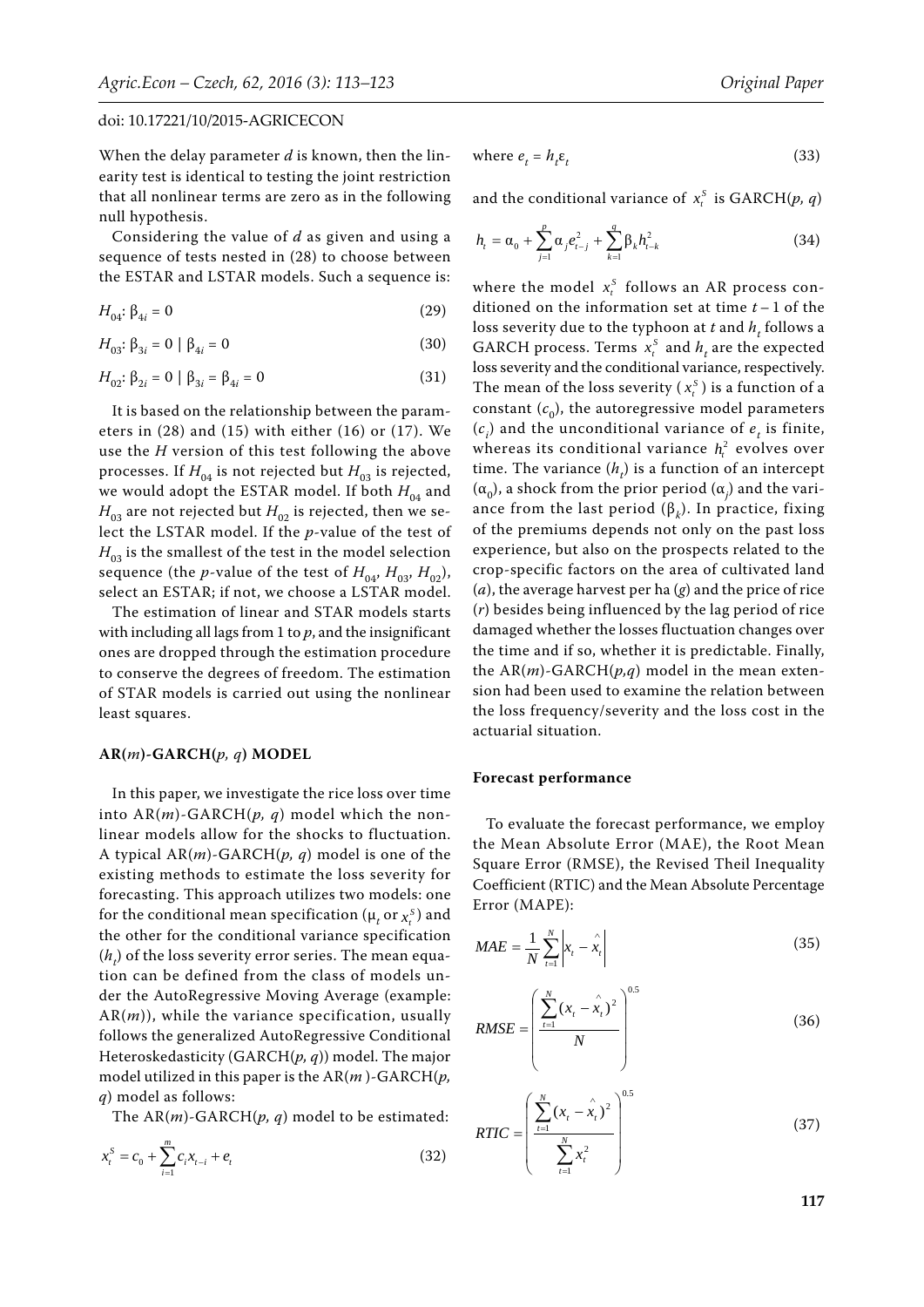| Min     | Max   | Mean | Median | Standard<br>Deviation | Skewness | Kurtosis |
|---------|-------|------|--------|-----------------------|----------|----------|
| n.<br>◢ | 14.72 | 8.99 | 0.738  | 14.32                 | 5.4      | 35.3     |

Table 1. Rice losses summary statistics (Million USD)

Source: Taiwan Agricultural Yearbook (1971–2005)

and

$$
MAPE = \frac{1}{N} \sum_{t=1}^{T} \left| \frac{\hat{x}_t - x_t}{x_t} \right| \tag{38}
$$

where  $N$  is the number of predictions,  $x_{t}$  is the actual observation and  $\hat{x}_t$  is the forecasted value. The model that yields a smaller value in all such criteria signifies its superiority against other models. The overall out-of sample models is summarized in section 3.

#### **Loss cost with a chaotic behaviour**

The expected loss obviously is an important element that affects the retention ability for the noninsurance plan (relief program) and the insurance pricing. However, the loss cost analysis has been a popular method with many successful applications for the actual science, insurance financial and for the relationship between the risk measurement and decision making (e.g., pricing). In the collective models, we require the frequency of losses for the entire portfolio, (*N*), is the sum of the loss frequencies by  $N = N_1 + ... + N_n$ . The aggregate loss for the portfolio was modelled by  $S = X_1 + ... + X_n$ , each with losses like  $X_i$  where  $X$  is non-negative. Furthermore, the loss amounts are assumed to be independent of *N*. Here the expected aggregate loss *E*(*S*) in the compound distribution is simply the product of the expected value of loss frequency *E*(*N*) and of the severity  $E(X)$ . This paper introduces the principle of the aggregate loss cost *G*(*S*) for the loss portfolio that is determined by

$$
E(S) = E[E[S|N]_{\text{bestfitted}}= E[X]_{\text{bestfitted}} \times E(N)_{\text{bestfitted}} \tag{39}
$$

$$
= G(S)
$$

From Equation (39), there can also be obtained an approximation of the total loss cost over the individual risks  $X_1$  by charging the following premium:

$$
P(X_i) = E[X_1] \tag{40}
$$

If the insurer charges a loss cost allocated *R*(*S*) per ha on area of cultivated land (*a*) of the from Equation (39)

$$
R(S) = G(S)/a \tag{41}
$$

#### **EMPIRICAL RESULT**

#### **Data collection**

Substituting the forty-two years data in Taiwan into the above formula, we have the following results. We consider the data, which record the major natural disasters loss amounts of rice in Taiwan over the years 1971–2012 and is available at http://www.coa. gov.tw. According to the government reports, there were about 10 kinds of nature disasters loose. Since 59.62% losses are due to typhoon, we only consider this disaster loss in our analysis. By adjusting for the inflation, the rice loss data were made comparable through the years; all monetary magnitudes reported in this paper are in 2001 US Dollar (USD). The overall summary statistics for rice losses are shown in Table 1. First, the average and standard deviation of the loss amount caused by each typhoon was 8.99 and 14.32 million from 1971 to 2005. The data are considerably skewed to the right. The skewness coefficient is equal to 5.4 for typhoons in Taiwan, which could be used to perform the forecasting of the loss frequency-severity due to typhoons 2006–2012.

## **BDS test results**

From the formulation in section II, we can use the thirty-six years data of the frequency and the rice

Table 2. BDS statistics of frequency and rice damage

| e | Embedding<br>dimension | BDS (Typhoon<br>frequency) | <b>BDS</b> (Rice<br>damage) |
|---|------------------------|----------------------------|-----------------------------|
|   |                        | 2.9945                     | 1.5515                      |
|   | 3                      | 5.3918                     | 1.2407                      |
|   |                        | 6.7869                     | 0.6848                      |
|   | 5                      | 7.0014                     | 0.8605                      |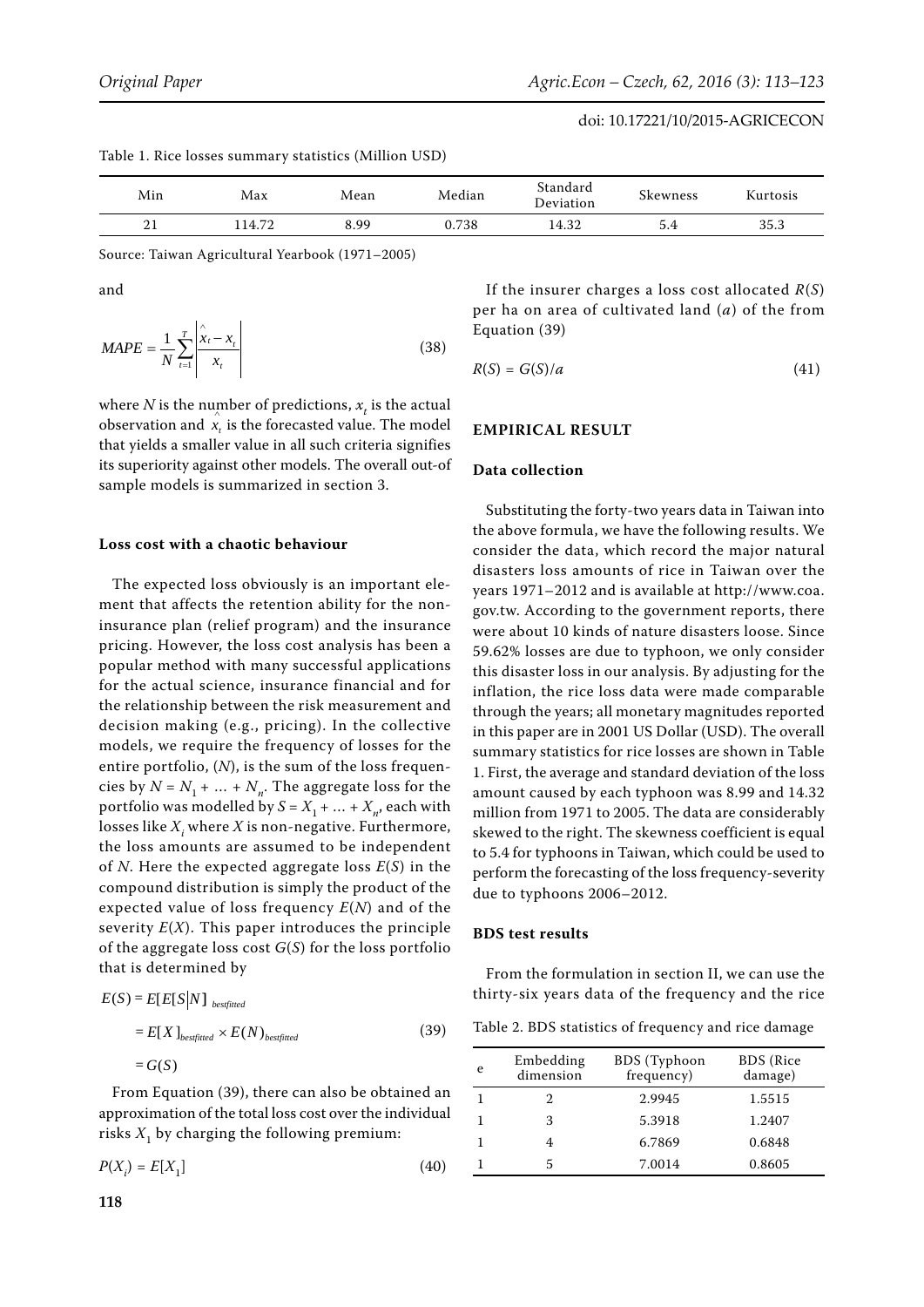Table 3. CD and SCD estimates frequency and the rice damage

| m | CD<br>(Frequency) | SCD<br>(Frequency) | CD(Rice<br>Damage) | SCD(Rice<br>Damage) |
|---|-------------------|--------------------|--------------------|---------------------|
| 1 | 1.3446            | 0.9399             | 0.0906             | 1.0663              |
| 2 | 1.8204            | 0.8480             | 0.1372             | 1.0835              |
| 3 | 2.2348            | 0.7807             | 0.1788             | 1.0593              |
| 4 | 2.6983            | 0.7541             | 0.2311             | 1.0953              |
| 5 | 3.2887            | 0.7659             | 0.1244             | 1.0476              |
| 6 | 3.7196            | 0.7425             | 0.1500             | 1.0824              |
| 7 | 4.2396            | 0.7405             | 0.1731             | 1.0928              |
| 8 | 4.7456            | 0.7368             | 0.1926             | 1.0812              |

damages due to typhoons in Taiwan to calculate the BDS statistics. The results are shown in Table 2. In Table 2, we see that the values of the BDS statistics of the frequency of typhoons are larger than 3 and the hypothesis of i.i.d can be rejected with 99% confidence. Thus the time series of typhoons shows a chaotic behaviour and the associated rice damage is random.

#### **Grassberger and Procaccia test results**

We now analyse the time-series data by the Grassberger-Procaccia correlation integral. The results are shown in Table 3 in which we present the estimated correlation dimensions (CD) and the statistical correlation dimension (SCD) for our time series. We have changed the embedding dimension m from 2 to 9. After calculating the CD and SCD, the estimates of the frequency of typhoons and the associated rice damage are reported in Table 3 which shows that the CD and SCD estimate of the frequency of typhoons does not have any tendency towards convergence. Thus the underlying system is chaotic. On the other hand, the CD and SCD estimates of the



Figure 1. Diagram of  $Log[R(i)/S(i)]$  vs.  $Log(i)$  for the frequency of typhoons in Taiwan

rice damage show an oscillating behaviour, which may be a random system.

#### **Rescaled range Test**

We also use the thirty-six years data of the frequency of typhoons in Taiwan to plot the diagram in Figure 1.

The slope is 0.655 which has a derivation from 0.5. This shows that the frequency of typhoons in Taiwan is a chaotic behaviour.

The calculations using the least square fit procedure to Figure 1 give the following value of the Hurst exponent

$$
H = 0.6555 \text{ (Frequency of Typhoon)} \tag{42}
$$

As  $H > 0.5$ , the frequency of typhoons in Taiwan has a derivation from the random, which, therefore, is a chaotic behaviour.

We next use the thirty-six years data of the rice damages due to typhoons in Taiwan to plot the diagram in Figure 2.

The slope is less than 0.5 which shows that the rice damaged due to typhoons in Taiwan is approximately a random dynamics.

The calculations using the least square fit procedure to Figure 2 give the following value of the Hurst exponent

 $H = 0.4564$  (Rice Damaged Due to Typhoons) (43)

Thus the rice damaged due to typhoons in Taiwan is approximately a random dynamics.

#### **Testing for non-stationary**

In this subsection, we will determine the value of *p* lags. It is important to check whether a series is stationary or not before using it in a regression for forecasting the loss frequency and severity. The



Figure 2. Diagram of  $Log[R(i)/S(i)]$  vs.  $Log(i)$  for the rice damaged due to typhoons in Taiwan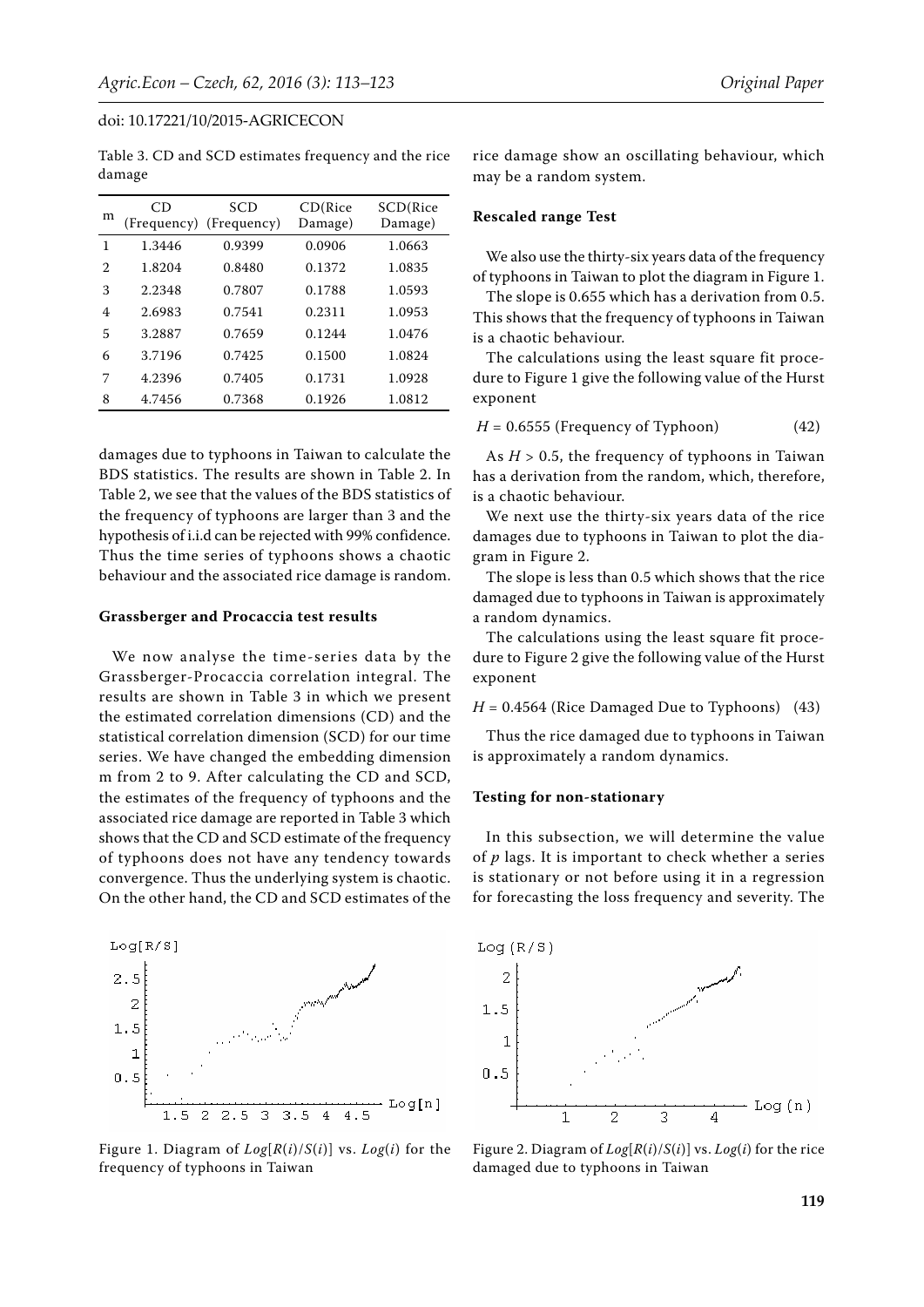formal method to test the stationary of a series is the unit root test. The results of the typhoon frequency and rice damage in Taiwan which shows that the Taiwan's typhoon frequency and the rice damage data series are not stationary at the level form but stationary after the first difference at the 1% and 5% significance levels in this case. A simple autoregressive (AR) model was fitted to the typhoon frequency and rice damage data. The lag structure was determined by using by the Akaike Information Criterion (AIC) and the Schwarz Information Criterion (SIC). The most significant lags were 1, 2, 3, 4 and 5. Here, *p* is the number of lags in the linear AR model. It shows that the model that minimizes the AIC or SIC is the AR (1) process in both the typhoon frequency and the rice damage data series on the ESTAR model in this case.

## **Determination of the delay parameter and testing for non-linearity**

In this subsection we, will determine the value of the delay parameter *d*. To test the model's linearity, we consider a set of plausible values for the delay parameter (*d*), which ranges from 1 to 8. The optimum value of (*d*) is chosen based on the minimum *P*-values of the *F*-test statistic. Our calculation shows that the *p*-value (*F*-stat) for  $d = 4$  is minimum (maximum) for the typhoon frequency data series. The rejection of linearity against the ESTAR is strongest when  $d = 4$ (as *p*-value is minimum when  $d = 4$ ). The decision rule is to select the ESTAR model if the *p*-value of the test of  $H_{03}$  is the smallest *p*-value of the test in the model selection sequence (the p-value of the test of  $H_{04}$ ,  $H_{03}$ ,  $H_{02}$ ). We conclude that the ESTAR model is a more appropriate model for the typhoon frequency. Using this result the test the statistics for various hypotheses concludes that the ESTAR

model is a suitable model with *d* = 4 for the typhoon frequency data series. In the same way, the ESTAR model is selected if the *p*-value of the test of  $H_{03}$ is the smallest of the three. We conclude that the ESTAR model is a suitable model with *d* = 1 for the rice damage data series.

## **ESTAR and linear models**

The exponential smooth transition autoregressive (ESTAR) models which we find are the following:

 $\wedge$ <sup>F</sup>

(1) Typhoon frequency:  $\mathcal{X}_t$  (Equation 44 and 45)

The root mean square error values of the ESTAR model and the linear model are 4.0573 and 4.1657, respectively. Thus the ESTAR model is more suitable to forecast the data than the linear model. This is consistent with the analysis that the typhoon frequency shows a chaotic behaviour.

(2) Rice damage:  $\mathcal{X}_t$  (Equation 46 and 47)

*S*

The root mean square error values of the ESTAR model and the AR(1)-GARCH(1,1) model is 0.3144 and 0.2826, respectively. Thus the  $AR(1)-GARCH(1,1)$ model is more suitable to forecast the data than the ESTAR model. Note that the time series of the loss severity due to the typhoon may have a chaotic behaviour if the variation of parameters is large enough in the Equation (47). This is consistent with the analysis in the section smooth transition autoregressive model that the rice damage shows a random behaviour. In natural disasters, many phenomena appear more unstable, and it is here that the chaos theory has the most relevance. A chaos-based risk assessment model may capture the complexity of natural disaster with more verisimilitude than the traditional statistical analysis, when we are trying to understand the broad-based phenomena such as

$$
\hat{x}_{t}^{F-nonlinear} = (1.457 - 0.0161x_{t-1}^{F}) \times [1 - \exp(-0.5737(x_{t-4}^{F} - 5.5069)^{2})]
$$
 Nonlinear model – ESTAR (44)  
\n
$$
\hat{x}_{t}^{F-linear} = 3.8158 + 0.2209x_{t-1}^{F}
$$
 Linear model (45)  
\n
$$
\hat{x}_{t}^{S-Nonlinear} = 0.1567 - 0.6447x_{t-1}^{S} + (0.1567 - 0.6190x_{t-1}^{S})[1 - \exp(-0.0313(x_{t-1}^{S} - 2.0271)^{2}]
$$
 Nonlinear model – ESTAR (46)  
\n
$$
\hat{x}_{t}^{S-Nonlinear} = 0.00000048 - 0.0041822x_{t-1} + e_{t}
$$
 Nonlinear model – AR(1)-GARCH(1,1) (47)  
\nwhere  $e_{t} = h_{t}\varepsilon_{t}$   $h_{t} = 0.00000003 + 0.4988654e_{t-1}^{2} + 0.00000006h_{t-1}^{2}$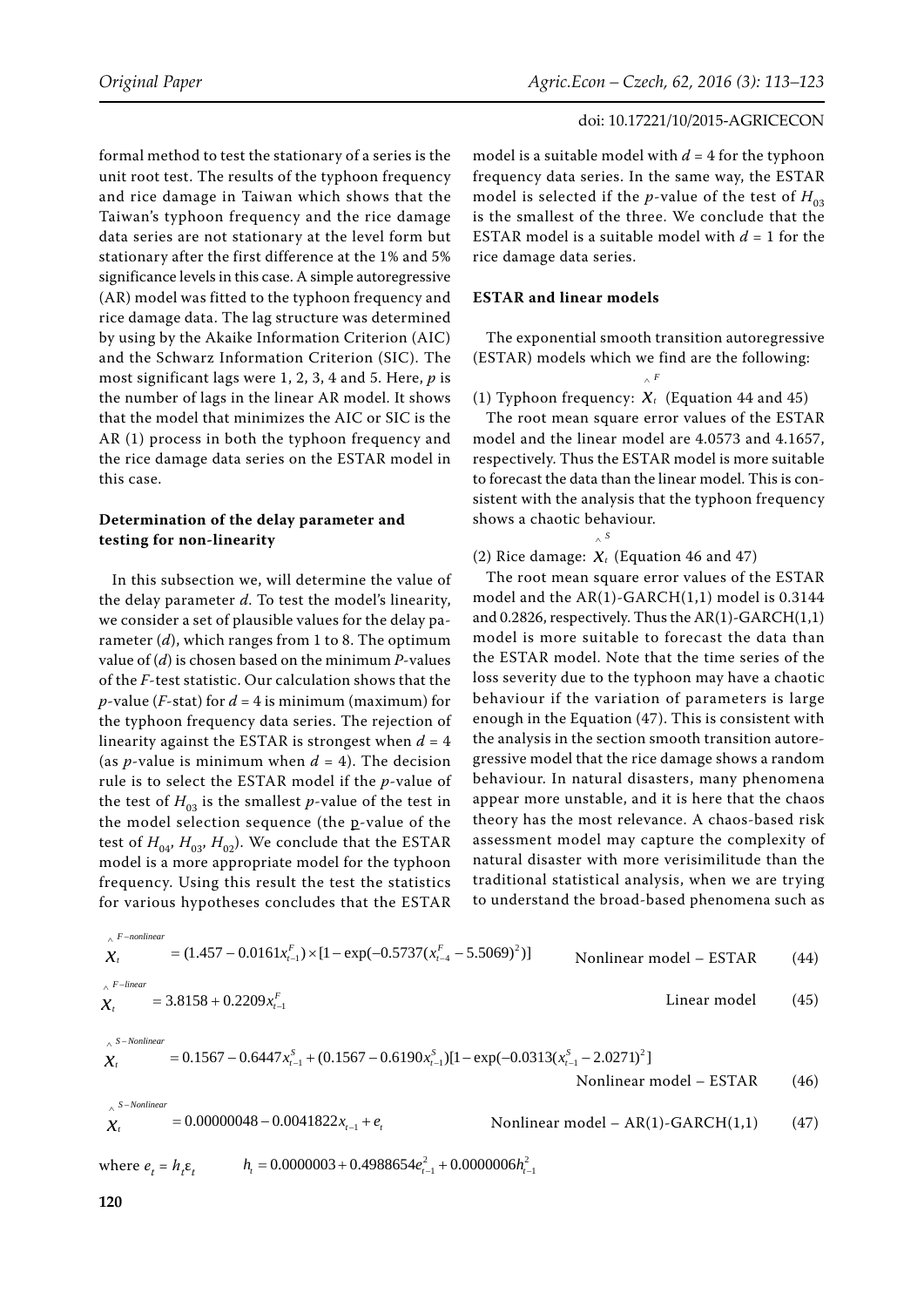the arrival of the typhoon issues and the associated rice damage, we should assume typhoons are dealing with a chaotic system and consider fitted methods aimed at understanding, rather than the quantitative ones aimed at the prediction and control. We see that the values of the BDS statistics of the frequency of typhoons in Taiwan are larger than 3 and the hypothesis of i.i.d can be rejected. Thus the time series of typhoons shows a chaotic behaviour and the associated rice damage is random. The results show that the loss distribution process is heavy-tailed, which implies that it is also non-normal. In Table 2, we have also estimated the statistical correlation dimensions (SCD). The main advantage of the SCD over the GP correlation dimension is that it gives statistically more reliable results for a small sample. Note that although the earlier research in economics has relied heavily on the correlation dimension (CD) estimation techniques for the chaos tests, the limitations of this approach are, by now, well known, for instance. The main point is that the correlation dimension methodology lacks an underlying statistically theory: it is basically a graphical analysis that requires typically very large data sets. Thus the correlation dimension estimations performed with small data sets might be indeed very misleading. We also use the correlation dimension estimates and the Hurst rescaled range analysis to confirm the properties. Our analysis finds that the typhoon is a chaotic behaviour while the associated rice damage is random. This may mean that the rice damage has other factors, such as the effect of temperature, the demand for water, resistance to environmental stresses, the space/time of each event. A simple au-

toregressive (AR) model was fitted to the typhoon frequency and rice damage data. Our results show that the Taiwan's typhoon frequency and the rice damage data series are not stationary at the level form but stationary after the first difference at the 1% and 5% significance levels. Using this result the test statistics for various hypotheses is shown in section 3.5, which concludes that the ESTAR model is a suitable model while with  $d = 4$  for typhoon frequency data series and with  $d = 1$  for the rice damage data series. These are consistent with the analysis that the typhoon frequency shows a chaotic behaviour and the rice damage shows a random behaviour. While the investigations are the special properties of our input data of Taiwan, the prescription of this paper could be applied to the other natural disasters of other countries.

#### **ROBUSTNESS TEST**

## **The robustness test for the forecasting performance on the loss frequency and severity**

To test the robustness, we find the loss severity of rice damages clearly influenced by typhoons. Throughout the forecasting performance in the MAE, RMSE, RTIC and MAPE models on the frequency and severity of loss due to typhoons and the out-of sample 2006–2012 is summarized in Table 4. The result of the assessment shows that the nonlinear model with chaotic behaviour that yields a smaller value in all such forecasting performance in different models signifies the MAE or RTIC criteria its superiority against

Table 4. Forecasting performance on the loss frequency-severity due to Typhoons 2006–2012

|                         | Forecasting models performance            |                               |                        |                                                        |  |
|-------------------------|-------------------------------------------|-------------------------------|------------------------|--------------------------------------------------------|--|
| Measures                | Nonlinear model with<br>chaotic behaviour | Linear with random walk model |                        | Traditional statistics with<br>the distribution fitted |  |
| Loss Frequency          |                                           |                               |                        |                                                        |  |
| MAE                     | 0.0930                                    | 0.5012                        |                        | 0.2027                                                 |  |
| RMSE                    | 0.2116                                    | 1.1547                        |                        | 0.5010                                                 |  |
| RTIC                    | 0.3522                                    | 1.9261                        |                        | 0.8337                                                 |  |
| MAPE                    | 0.0779                                    | 0.4507                        |                        | 0.1539                                                 |  |
| Loss Severity (million) |                                           |                               |                        |                                                        |  |
|                         |                                           | ARMA(1,1)                     | $AR(1)$ -GARCH $(1,1)$ | $AR(0)$ -GARCH $(0,0)$                                 |  |
| MAE                     | 2.9164                                    | 2.8414                        | 2.6244                 | 3.2570                                                 |  |
| RMSE                    | 11.8355                                   | 11.5741                       | 10.5405                | 9.8432                                                 |  |
| RTIC                    | 1.0563                                    | 1.0563                        | 0.9407                 | 0.8785                                                 |  |
| MAPE                    | 1.2883                                    | 1.2883                        | 4.8941                 | 14.1173                                                |  |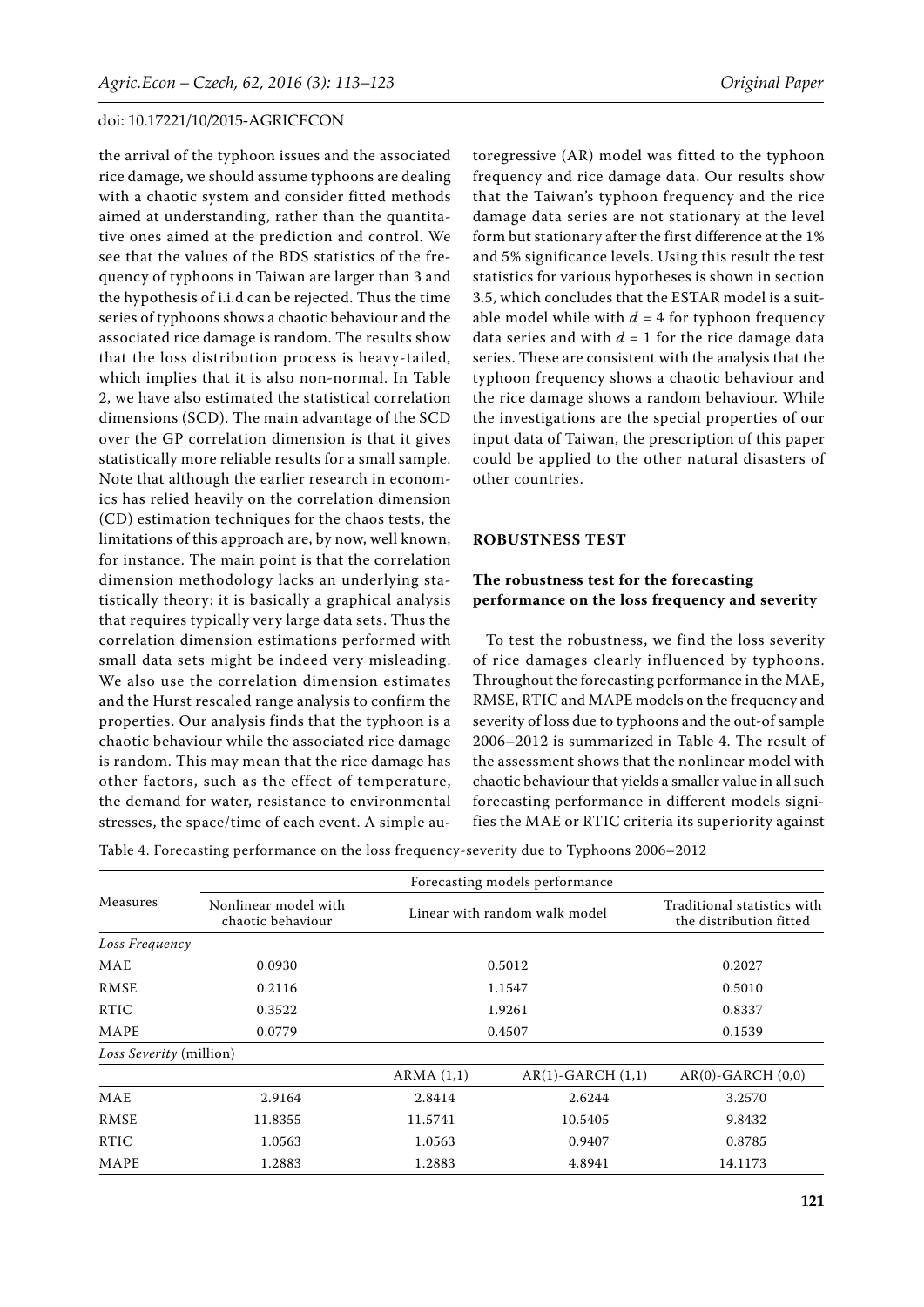other models on the time series of typhoons. The loss severity of rice is described by the linear model while the model based on the  $AR(1)$ -GARCH  $(1,1)$ is the best performing model on the rice loss severity due to typhoons. The AR (1)-GARCH (1,1) can be combined with all or some of these models together to get more complex "mixed" models which will be sufficient and to capture the volatility clustering of the loss severity to avoid overfitting in the data. As for the damages size predictions, the result has a reasonable effect as the local government regulates the reporting of the loss severity and it might be dependent of the dynamics of the random walk and not explained well by the chaotic mechanism.

## **Estimating loss and forecasting performance in different models**

This paper investigates a nonlinear collective risk model which is a feasible scheme for estimating the annual aggregate losses and it also focuses on using the chaos theory to fit the loss frequency and loss severity of distribution to rice damages due to typhoons which have been observed. It is shown that the annual frequency of rice damage caused by typhoons is best fitted well by the AR(1)-GARCH (1,1) model while the associated rice damage is described by the linear model. The pure risk premium should in theory match the expected loss expenditure as Equation (39). This paper first proposes that the expected annual aggregate loss with the chaotic behaviour obviously is one of the important elements that affects the retention ability for the non-insurance plan (relief program) or the insurance pricing. In the cases, when the average loss is under per ha of the damaged area, it is simply calculated from Equation (40). When the considerations are extended to cope with the insurance market, as Equation (41) or in Table 5, problems arise in accounting for the ensuing effects.

Note that this paper cannot conclude, however, that a market premium will be affected by the load premium (such as the safety loading, expenses loading,

Table 5. The aggregate loss cost and per ha loss cost allocated in the typhoon case 2006–2012 (USD)

|                                      | Estimated value<br>$AR(1)-GARCH(1,1)$ | Actual value |
|--------------------------------------|---------------------------------------|--------------|
| Aggregate loss cost<br>G(S)          | 15 884 326                            | 15 610 969   |
| Loss cost allocated<br>$G(S)$ per ha | 19.3866                               | 19.0530      |

**122**

profit loading, contingencies loading and government regulated). We know that there are numerous, variable risks that influence agriculture (Vávrová 2005) and the relationship between natural disasters and crop yields should be a complex issue. However, various uncertainties and market factors may have consequences which it is an important issue to know about and to take into account.

## **CONCLUSION**

A nonlinear mixing collective risk model is applicable to estimate the annual aggregate rice losses. Some typical risk measures of the chaotic behaviour distribution, such as the expected annual aggregated loss and the moment generating functions are also estimated. These quintile measures could provide useful information for the Council of Agriculture to check the applicable risk of the financing regulations and an adjustment of the natural disaster relief budget plan or the insurance premium. In this paper, we first use the statistical analysis to show that the BDS statistics of the time series of typhoons is a chaotic behaviour while the associated rice damage is random. We also use the correlation dimension estimates and the Hurst rescaled range analysis to confirm the properties therein. Note that although the weather is a non-linear dynamics and thus the frequency of typhoon is a chaos, the rice damages due to typhoons do not show a chaotic behaviour except that the variation of parameters is large enough.

We next consider the two families of nonlinear autoregressive models, the logistic (LSTAR) and the exponential (ESTAR) autoregressive model to describe the data. We first determine the delay parameter therein and attempt to make a choice between the LSTAR and ESTAR. Our investigations have shown that the time series of typhoons are described by the ESTAR, while the associated rice damage is described by the AR(1)-GARCH(1,1) model. This is consistent with the analysis in the previous section that the rice damage shows a random behaviour while the time series of typhoons is a chaotic dynamics. Our investigations show that as a robustness check, this paper also estimated that the forecast value errors of nonlinear are significant in comparison to the linear model under the loss frequency estimated, and the forecast value errors of four models forecasts are statistically significantly under loss severity estimated on the crop damage. This paper discusses the effect